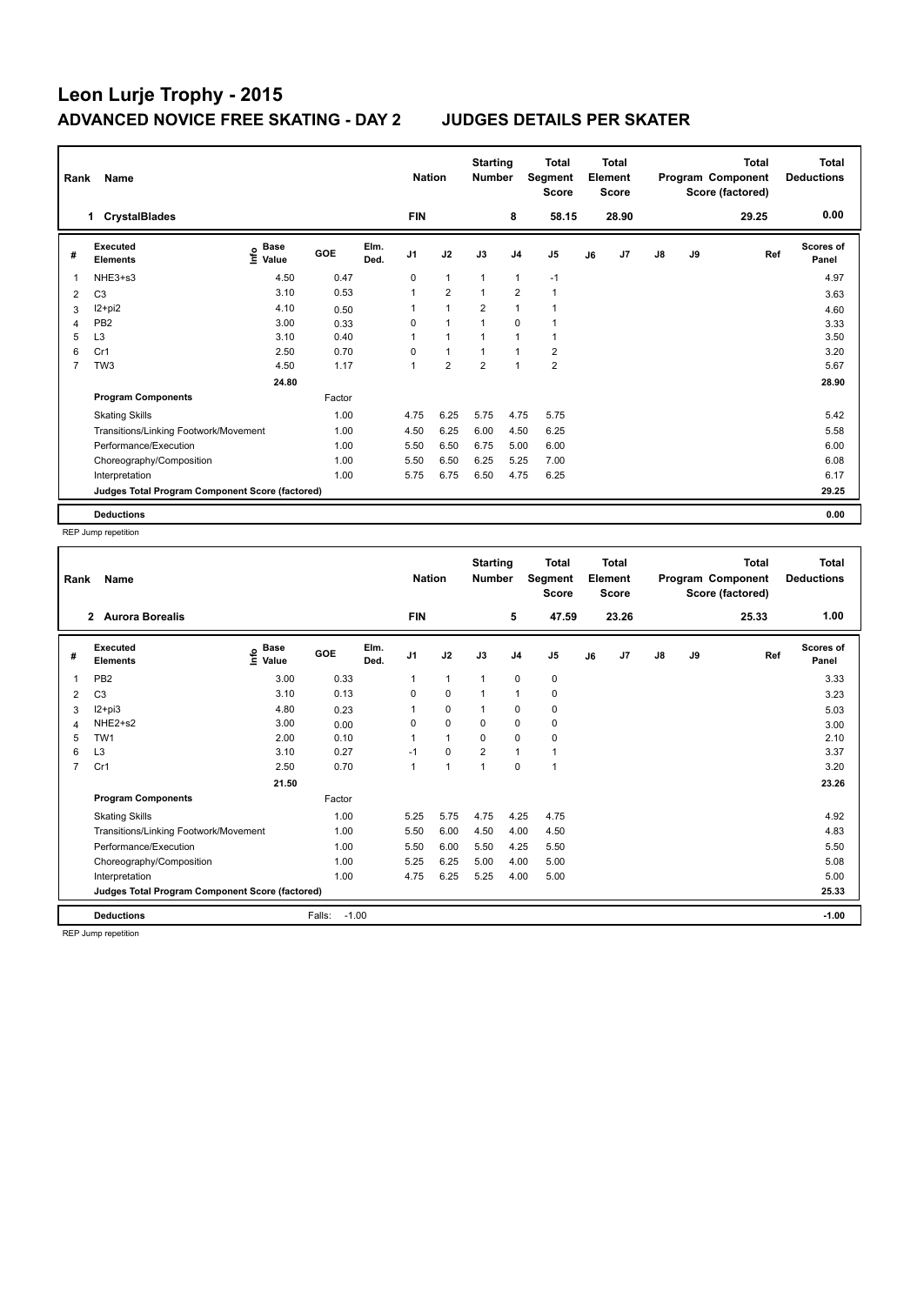| Rank<br>Name |                                                 |                           |            |              |                | <b>Nation</b>  | <b>Starting</b><br><b>Number</b> |                | <b>Total</b><br>Segment<br><b>Score</b> | <b>Total</b><br>Element<br><b>Score</b> |       |               |    | <b>Total</b><br>Program Component<br>Score (factored) | <b>Total</b><br><b>Deductions</b> |
|--------------|-------------------------------------------------|---------------------------|------------|--------------|----------------|----------------|----------------------------------|----------------|-----------------------------------------|-----------------------------------------|-------|---------------|----|-------------------------------------------------------|-----------------------------------|
|              | 3 Ice Fantasy                                   |                           |            |              | <b>FIN</b>     |                |                                  | 6              | 45.29                                   |                                         | 23.20 |               |    | 22.09                                                 | 0.00                              |
| #            | <b>Executed</b><br><b>Elements</b>              | Base<br>e Base<br>⊆ Value | <b>GOE</b> | Elm.<br>Ded. | J <sub>1</sub> | J2             | J3                               | J <sub>4</sub> | J5                                      | J6                                      | J7    | $\mathsf{J}8$ | J9 | Ref                                                   | <b>Scores of</b><br>Panel         |
| 1            | Cr1                                             | 2.50                      | $-0.20$    |              | $-1$           | $-1$           | $-1$                             | $\mathbf{1}$   | 0                                       |                                         |       |               |    |                                                       | 2.30                              |
| 2            | $12+pi3$                                        | 4.80                      | 0.00       |              | $-1$           | $\Omega$       | $\Omega$                         | $\mathbf{1}$   | $\mathbf 0$                             |                                         |       |               |    |                                                       | 4.80                              |
| 3            | PB <sub>2</sub>                                 | 3.00                      | 0.17       |              | $-1$           | 0              | 1                                | 0              | 1                                       |                                         |       |               |    |                                                       | 3.17                              |
| 4            | TW <sub>3</sub>                                 | 4.50                      | 0.23       |              | 0              | $\mathbf{1}$   | 0                                | $\mathbf 0$    | $\mathbf{1}$                            |                                         |       |               |    |                                                       | 4.73                              |
| 5            | NHE <sub>2+s1</sub>                             | 2.50                      | 0.00       |              | 0              | $\mathbf 0$    | $-1$                             | $\overline{2}$ | $\mathbf 0$                             |                                         |       |               |    |                                                       | 2.50                              |
| 6            | L2                                              | 2.40                      | 0.20       |              | 0              | $\mathbf 0$    | 1                                | $\overline{1}$ | $\mathbf{1}$                            |                                         |       |               |    |                                                       | 2.60                              |
| 7            | C <sub>3</sub>                                  | 3.10                      | 0.00       |              | $-1$           | $\overline{1}$ | $\mathbf 0$                      | $\mathbf 0$    | $\pmb{0}$                               |                                         |       |               |    |                                                       | 3.10                              |
|              |                                                 | 22.80                     |            |              |                |                |                                  |                |                                         |                                         |       |               |    |                                                       | 23.20                             |
|              | <b>Program Components</b>                       |                           | Factor     |              |                |                |                                  |                |                                         |                                         |       |               |    |                                                       |                                   |
|              | <b>Skating Skills</b>                           |                           | 1.00       |              | 4.00           | 4.75           | 4.00                             | 4.50           | 5.00                                    |                                         |       |               |    |                                                       | 4.42                              |
|              | Transitions/Linking Footwork/Movement           |                           | 1.00       |              | 3.50           | 4.75           | 4.25                             | 4.00           | 4.50                                    |                                         |       |               |    |                                                       | 4.25                              |
|              | Performance/Execution                           |                           | 1.00       |              | 4.25           | 5.25           | 4.50                             | 4.50           | 4.50                                    |                                         |       |               |    |                                                       | 4.50                              |
|              | Choreography/Composition                        |                           | 1.00       |              | 4.25           | 5.50           | 4.25                             | 4.25           | 4.75                                    |                                         |       |               |    |                                                       | 4.42                              |
|              | Interpretation                                  |                           | 1.00       |              | 3.50           | 5.50           | 4.50                             | 4.50           | 4.50                                    |                                         |       |               |    |                                                       | 4.50                              |
|              | Judges Total Program Component Score (factored) |                           |            |              |                |                |                                  |                |                                         |                                         |       |               |    |                                                       | 22.09                             |
|              | <b>Deductions</b>                               |                           |            |              |                |                |                                  |                |                                         |                                         |       |               |    |                                                       | 0.00                              |

REP Jump repetition

| Name<br>Rank   |                                                 |                    |        |              |                | <b>Nation</b> | <b>Starting</b><br><b>Number</b> |                | <b>Total</b><br>Segment<br><b>Score</b> | <b>Total</b><br>Element<br><b>Score</b> |       | Program Component |    | <b>Total</b><br>Score (factored) | <b>Total</b><br><b>Deductions</b> |
|----------------|-------------------------------------------------|--------------------|--------|--------------|----------------|---------------|----------------------------------|----------------|-----------------------------------------|-----------------------------------------|-------|-------------------|----|----------------------------------|-----------------------------------|
|                | <b>Team Karisma</b><br>4                        |                    |        |              | <b>SWE</b>     |               |                                  | $\mathbf{2}$   | 43.81                                   |                                         | 20.64 |                   |    | 23.17                            | 0.00                              |
| #              | Executed<br><b>Elements</b>                     | $\frac{e}{2}$ Base | GOE    | Elm.<br>Ded. | J <sub>1</sub> | J2            | J3                               | J <sub>4</sub> | J <sub>5</sub>                          | J6                                      | J7    | $\mathsf{J}8$     | J9 | Ref                              | <b>Scores of</b><br>Panel         |
| 1              | Cr1                                             | 2.50               | 0.00   |              | $-1$           | $\mathbf{1}$  | 0                                | 0              | 0                                       |                                         |       |                   |    |                                  | 2.50                              |
| 2              | PB <sub>2</sub>                                 | 3.00               | 0.17   |              | 0              | $\mathbf 0$   | $\mathbf{1}$                     | $\mathbf{1}$   | 0                                       |                                         |       |                   |    |                                  | 3.17                              |
| 3              | $12+pi2$                                        | 4.10               | 0.17   |              | 0              | $\mathbf 0$   | $\mathbf{1}$                     | 1              | $-1$                                    |                                         |       |                   |    |                                  | 4.27                              |
| 4              | L2                                              | 2.40               | 0.20   |              | 1              | 0             | $\mathbf{1}$                     | 0              | $\mathbf{1}$                            |                                         |       |                   |    |                                  | 2.60                              |
| 5              | C <sub>3</sub>                                  | 3.10               | 0.27   |              | 1              | $\mathbf 0$   | $\mathbf 1$                      | $\mathbf 0$    | 1                                       |                                         |       |                   |    |                                  | 3.37                              |
| 6              | NHE <sub>2+s1</sub>                             | 2.50               | 0.13   |              | $-1$           | $\mathbf{1}$  | $\Omega$                         | $\overline{2}$ | $\mathbf 0$                             |                                         |       |                   |    |                                  | 2.63                              |
| $\overline{7}$ | TW <sub>1</sub>                                 | 2.00               | 0.10   |              | $\mathbf{1}$   | $\mathbf 0$   | $\mathbf 0$                      | $\mathbf{1}$   | $\mathbf 0$                             |                                         |       |                   |    |                                  | 2.10                              |
|                |                                                 | 19.60              |        |              |                |               |                                  |                |                                         |                                         |       |                   |    |                                  | 20.64                             |
|                | <b>Program Components</b>                       |                    | Factor |              |                |               |                                  |                |                                         |                                         |       |                   |    |                                  |                                   |
|                | <b>Skating Skills</b>                           |                    | 1.00   |              | 4.25           | 4.75          | 4.50                             | 4.00           | 4.50                                    |                                         |       |                   |    |                                  | 4.42                              |
|                | Transitions/Linking Footwork/Movement           |                    | 1.00   |              | 4.25           | 4.50          | 4.25                             | 3.50           | 5.00                                    |                                         |       |                   |    |                                  | 4.33                              |
|                | Performance/Execution                           |                    | 1.00   |              | 4.50           | 4.75          | 5.25                             | 3.75           | 5.00                                    |                                         |       |                   |    |                                  | 4.75                              |
|                | Choreography/Composition                        |                    | 1.00   |              | 5.00           | 5.00          | 4.75                             | 3.75           | 6.00                                    |                                         |       |                   |    |                                  | 4.92                              |
|                | Interpretation                                  |                    | 1.00   |              | 4.25           | 5.00          | 5.00                             | 3.50           | 5.50                                    |                                         |       |                   |    |                                  | 4.75                              |
|                | Judges Total Program Component Score (factored) |                    |        |              |                |               |                                  |                |                                         |                                         |       |                   |    |                                  | 23.17                             |
|                | <b>Deductions</b>                               |                    |        |              |                |               |                                  |                |                                         |                                         |       |                   |    |                                  | 0.00                              |

REP Jump repetition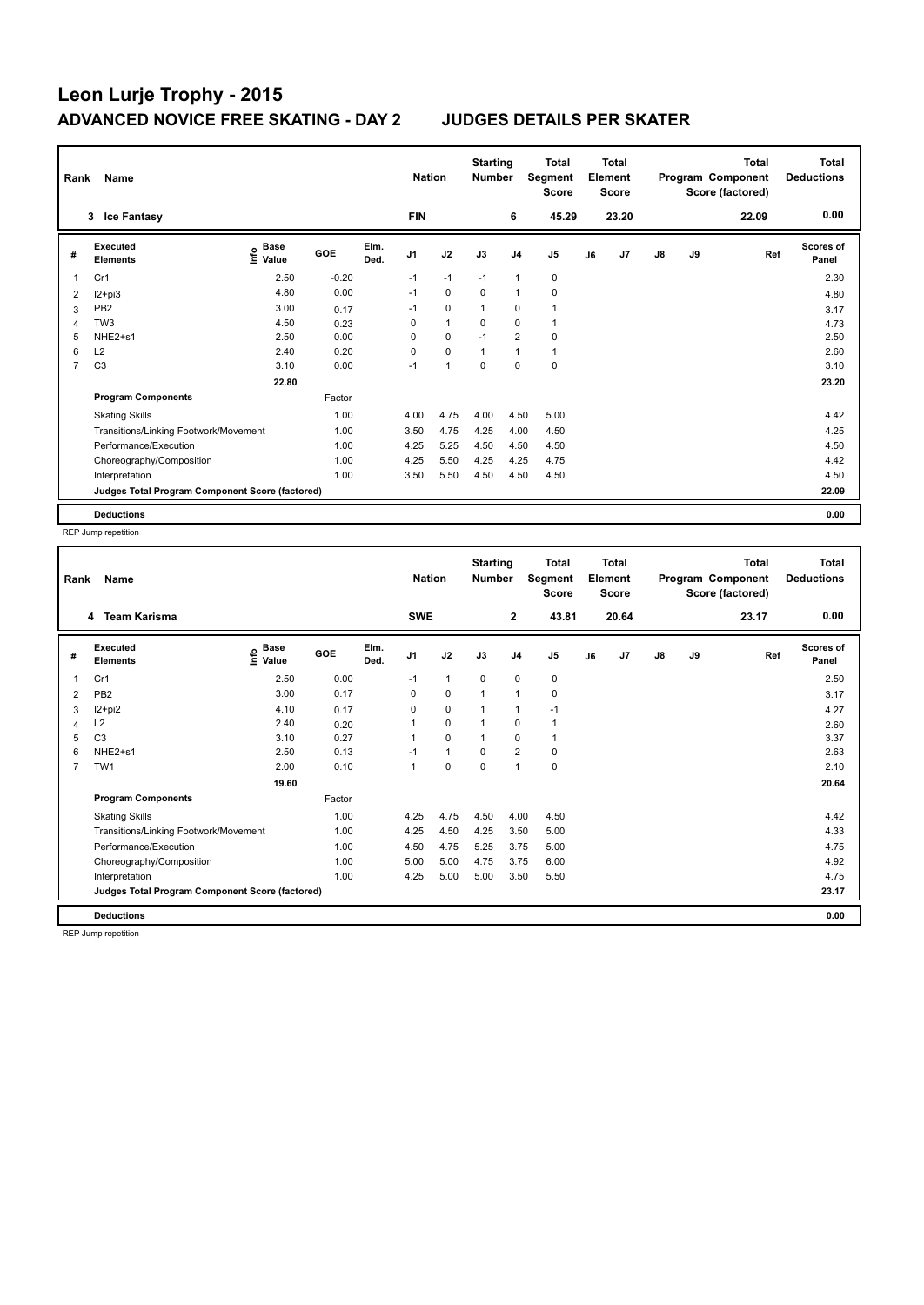| Rank<br>Name |                                                 |   |                                  |                   |              |                | <b>Nation</b>  | <b>Starting</b><br><b>Number</b> |                | <b>Total</b><br>Segment<br><b>Score</b> | <b>Total</b><br>Element<br><b>Score</b> |       |               |    | <b>Total</b><br>Program Component<br>Score (factored) | Total<br><b>Deductions</b> |
|--------------|-------------------------------------------------|---|----------------------------------|-------------------|--------------|----------------|----------------|----------------------------------|----------------|-----------------------------------------|-----------------------------------------|-------|---------------|----|-------------------------------------------------------|----------------------------|
|              | <b>Team Harmony</b><br>5                        |   |                                  |                   |              | <b>SWE</b>     |                |                                  | 7              | 40.60                                   |                                         | 20.93 |               |    | 20.67                                                 | 1.00                       |
| #            | <b>Executed</b><br><b>Elements</b>              |   | <b>Base</b><br>e Base<br>⊆ Value | GOE               | Elm.<br>Ded. | J <sub>1</sub> | J2             | J3                               | J <sub>4</sub> | J <sub>5</sub>                          | J6                                      | J7    | $\mathsf{J}8$ | J9 | Ref                                                   | <b>Scores of</b><br>Panel  |
| 1            | Cr1                                             |   | 2.50                             | 0.23              |              | $-1$           | $\mathbf{1}$   | 0                                | $\pmb{0}$      | $\mathbf{1}$                            |                                         |       |               |    |                                                       | 2.73                       |
| 2            | L <sub>3</sub>                                  |   | 3.10                             | 0.27              |              | $-1$           | $\mathbf{1}$   | $\overline{1}$                   | $\mathbf{1}$   | 0                                       |                                         |       |               |    |                                                       | 3.37                       |
| 3            | C <sub>3</sub>                                  |   | 3.10                             | 0.13              |              | 0              | $\mathbf{1}$   | 1                                | 0              | $-1$                                    |                                         |       |               |    |                                                       | 3.23                       |
| 4            | NHE2+s1                                         | F | 2.50                             | $-0.67$           |              | $-2$           | $-1$           | $-2$                             | $-1$           | $-2$                                    |                                         |       |               |    |                                                       | 1.83                       |
| 5            | $12+pi3$                                        |   | 4.80                             | $-0.70$           |              | $-1$           | $-1$           | $-1$                             | 0              | $-2$                                    |                                         |       |               |    |                                                       | 4.10                       |
| 6            | PB <sub>2</sub>                                 |   | 3.00                             | $-0.33$           |              | $-2$           | $\mathbf 0$    | $-1$                             | 0              | $-1$                                    |                                         |       |               |    |                                                       | 2.67                       |
| 7            | TW <sub>2</sub>                                 |   | 3.00                             | 0.00              |              | 0              | $\overline{1}$ | 0                                | 0              | $\pmb{0}$                               |                                         |       |               |    |                                                       | 3.00                       |
|              |                                                 |   | 22.00                            |                   |              |                |                |                                  |                |                                         |                                         |       |               |    |                                                       | 20.93                      |
|              | <b>Program Components</b>                       |   |                                  | Factor            |              |                |                |                                  |                |                                         |                                         |       |               |    |                                                       |                            |
|              | <b>Skating Skills</b>                           |   |                                  | 1.00              |              | 3.75           | 5.00           | 4.50                             | 3.75           | 3.50                                    |                                         |       |               |    |                                                       | 4.00                       |
|              | Transitions/Linking Footwork/Movement           |   |                                  | 1.00              |              | 3.50           | 4.75           | 3.75                             | 3.25           | 3.50                                    |                                         |       |               |    |                                                       | 3.58                       |
|              | Performance/Execution                           |   |                                  | 1.00              |              | 3.75           | 5.25           | 4.25                             | 4.00           | 4.25                                    |                                         |       |               |    |                                                       | 4.17                       |
|              | Choreography/Composition                        |   |                                  | 1.00              |              | 4.50           | 5.50           | 4.50                             | 3.75           | 4.50                                    |                                         |       |               |    |                                                       | 4.50                       |
|              | Interpretation                                  |   |                                  | 1.00              |              | 4.25           | 5.50           | 4.75                             | 4.00           | 4.25                                    |                                         |       |               |    |                                                       | 4.42                       |
|              | Judges Total Program Component Score (factored) |   |                                  |                   |              |                |                |                                  |                |                                         |                                         |       |               |    |                                                       | 20.67                      |
|              | <b>Deductions</b>                               |   |                                  | Falls:<br>$-1.00$ |              |                |                |                                  |                |                                         |                                         |       |               |    |                                                       | $-1.00$                    |

REP Jump repetition

|   | Name<br>Rank                                    |                    |         |              |                | <b>Nation</b> | <b>Starting</b><br><b>Number</b> |                | <b>Total</b><br>Segment<br><b>Score</b> | <b>Total</b><br>Element<br><b>Score</b> |       | Program Component |    | <b>Total</b><br>Score (factored) | <b>Total</b><br><b>Deductions</b> |
|---|-------------------------------------------------|--------------------|---------|--------------|----------------|---------------|----------------------------------|----------------|-----------------------------------------|-----------------------------------------|-------|-------------------|----|----------------------------------|-----------------------------------|
|   | <b>Team Together</b><br>6                       |                    |         |              | <b>SWE</b>     |               |                                  | 4              | 38.09                                   |                                         | 19.26 |                   |    | 18.83                            | 0.00                              |
| # | Executed<br><b>Elements</b>                     | $\frac{e}{2}$ Base | GOE     | Elm.<br>Ded. | J <sub>1</sub> | J2            | J3                               | J <sub>4</sub> | J <sub>5</sub>                          | J6                                      | J7    | $\mathsf{J}8$     | J9 | Ref                              | <b>Scores of</b><br>Panel         |
| 1 | Cr1                                             | 2.50               | 0.03    |              | $-1$           | $\mathbf{1}$  | $-1$                             | $-1$           | $\mathbf{1}$                            |                                         |       |                   |    |                                  | 2.53                              |
| 2 | I2+pi1                                          | 3.50               | 0.33    |              | 1              | $\mathbf{1}$  | $\Omega$                         | $\mathbf{1}$   | $\mathbf 0$                             |                                         |       |                   |    |                                  | 3.83                              |
| 3 | PB <sub>2</sub>                                 | 3.00               | 0.00    |              | 0              | $\mathbf 0$   | 0                                | 1              | 0                                       |                                         |       |                   |    |                                  | 3.00                              |
| 4 | C <sub>3</sub>                                  | 3.10               | 0.13    |              | 1              | 0             | $\mathbf{1}$                     | 0              | 0                                       |                                         |       |                   |    |                                  | 3.23                              |
| 5 | TW <sub>1</sub>                                 | 2.00               | 0.10    |              | 1              | $\mathbf 0$   | $\Omega$                         | $\mathbf{1}$   | 0                                       |                                         |       |                   |    |                                  | 2.10                              |
| 6 | L2                                              | 2.40               | $-0.20$ |              | $-1$           | $-1$          | $-1$                             | $\mathbf{1}$   | 0                                       |                                         |       |                   |    |                                  | 2.20                              |
| 7 | NHE <sub>2+s1</sub>                             | 2.50               | $-0.13$ |              | $-1$           | $-1$          | $\mathbf{1}$                     | $\mathbf 0$    | $\mathbf 0$                             |                                         |       |                   |    |                                  | 2.37                              |
|   |                                                 | 19.00              |         |              |                |               |                                  |                |                                         |                                         |       |                   |    |                                  | 19.26                             |
|   | <b>Program Components</b>                       |                    | Factor  |              |                |               |                                  |                |                                         |                                         |       |                   |    |                                  |                                   |
|   | <b>Skating Skills</b>                           |                    | 1.00    |              | 3.50           | 4.25          | 3.50                             | 3.75           | 4.00                                    |                                         |       |                   |    |                                  | 3.75                              |
|   | Transitions/Linking Footwork/Movement           |                    | 1.00    |              | 2.50           | 4.00          | 3.50                             | 3.50           | 3.75                                    |                                         |       |                   |    |                                  | 3.58                              |
|   | Performance/Execution                           |                    | 1.00    |              | 4.00           | 4.50          | 3.25                             | 3.75           | 4.50                                    |                                         |       |                   |    |                                  | 4.08                              |
|   | Choreography/Composition                        |                    | 1.00    |              | 3.50           | 4.50          | 3.00                             | 3.50           | 4.00                                    |                                         |       |                   |    |                                  | 3.67                              |
|   | Interpretation                                  |                    | 1.00    |              | 3.75           | 4.75          | 3.25                             | 3.75           | 3.75                                    |                                         |       |                   |    |                                  | 3.75                              |
|   | Judges Total Program Component Score (factored) |                    |         |              |                |               |                                  |                |                                         |                                         |       |                   |    |                                  | 18.83                             |
|   | <b>Deductions</b>                               |                    |         |              |                |               |                                  |                |                                         |                                         |       |                   |    |                                  | 0.00                              |

REP Jump repetition